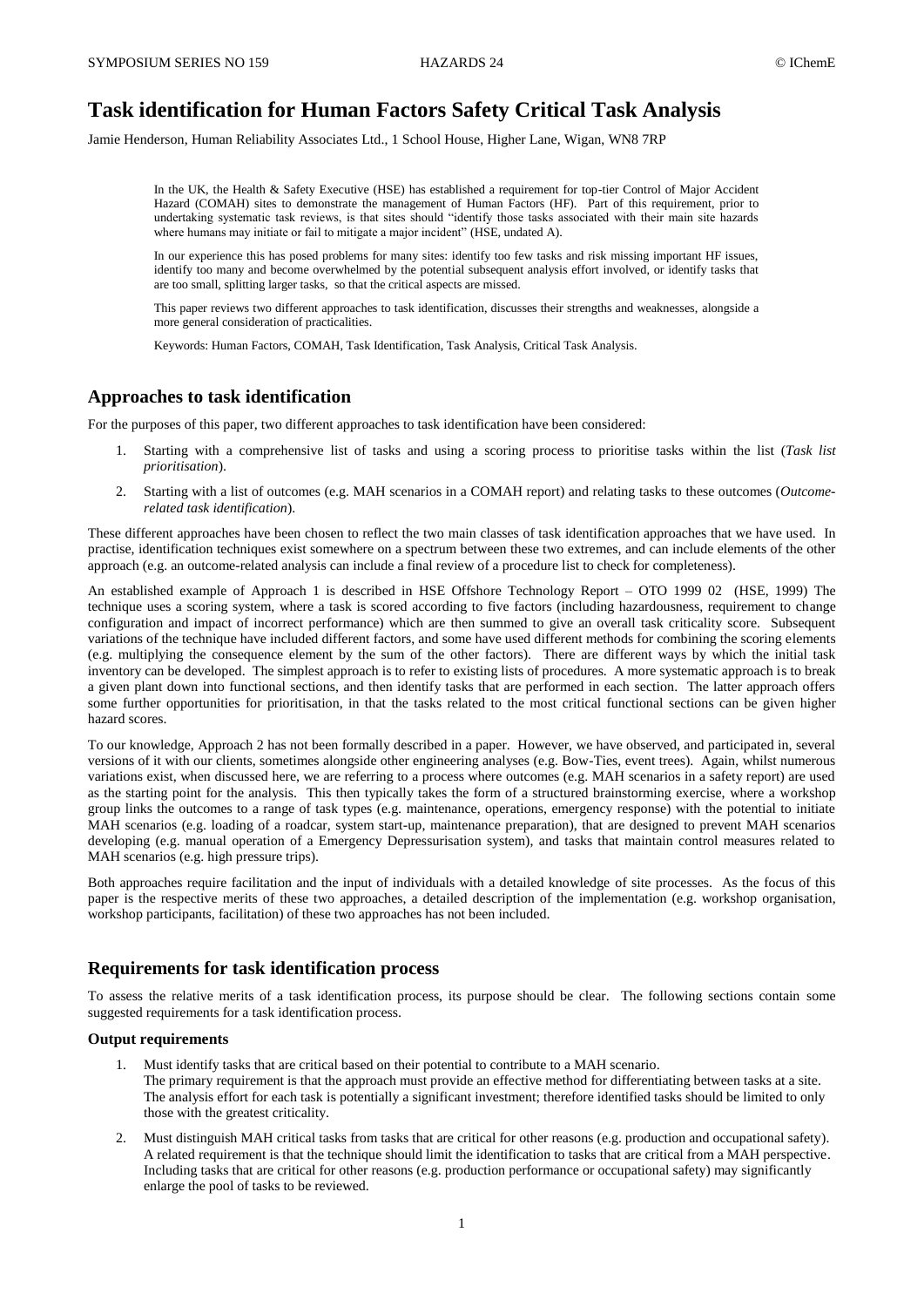- Must link tasks to MAH scenarios. The HSE guidance (HSE, undated A) stresses that the tasks identified should be related to the MAH scenarios at a site. Any technique that does not do this directly will require additional analysis to make this link.
- 4. Should provide a comprehensive list of MAH critical tasks. Identified tasks should represent a comprehensive overview of those tasks related to the MAHs at a site.
- 5. Should identify different types of task (e.g. initiation, prevention, mitigation). HSE guidance (HSE, undated B) describes three types of task that require attention. Those that have the potential to initiate an event, those required to stop an event sequence (e.g. activation of an ESD), and those that may escalate an incident (e.g. inadequate maintenance of a fire control system). Therefore, any task identification process should cover at least this range of tasks.

### **Process requirements**

- 1. Must be systematic and auditable. The identification process must follow a structured approach and provide the opportunity for the review team (or others, at a later date) to revisit the analysis and determine why a particular task was identified.
- 2. Should be understandable by users. The task identification process, whilst likely to be facilitated by an experienced analyst, relies to a large extent for the quality of its outputs on the input of the participants. Therefore, the decision-making process for the assessment of tasks should be understandable to the participants.
- 3. Should be reliable. The process should be repeatable, in that the results should be similar if a different workshop group with similar backgrounds carried out the same analysis.
- 4. Should be tractable.

The task identification process should not be so complex or unwieldy that the identification process requires an extended period of time to complete. The goal of the process is to identify tasks for future analysis. We have observed situations where sites have become so absorbed in the identification process that it diverts resource from the analysis programme.

# **Assessment of different approaches to task identification**

The following table discusses the usefulness of the two approaches when considered alongside the requirements outlined in the previous section. The judgement of the degree to which these approaches meet the requirements if, of course, subjective, however, the judgements and the issues raised in the notes are drawn from first-hand experience in the application of both approaches. The impact of many of these issues can be minimised by careful facilitation.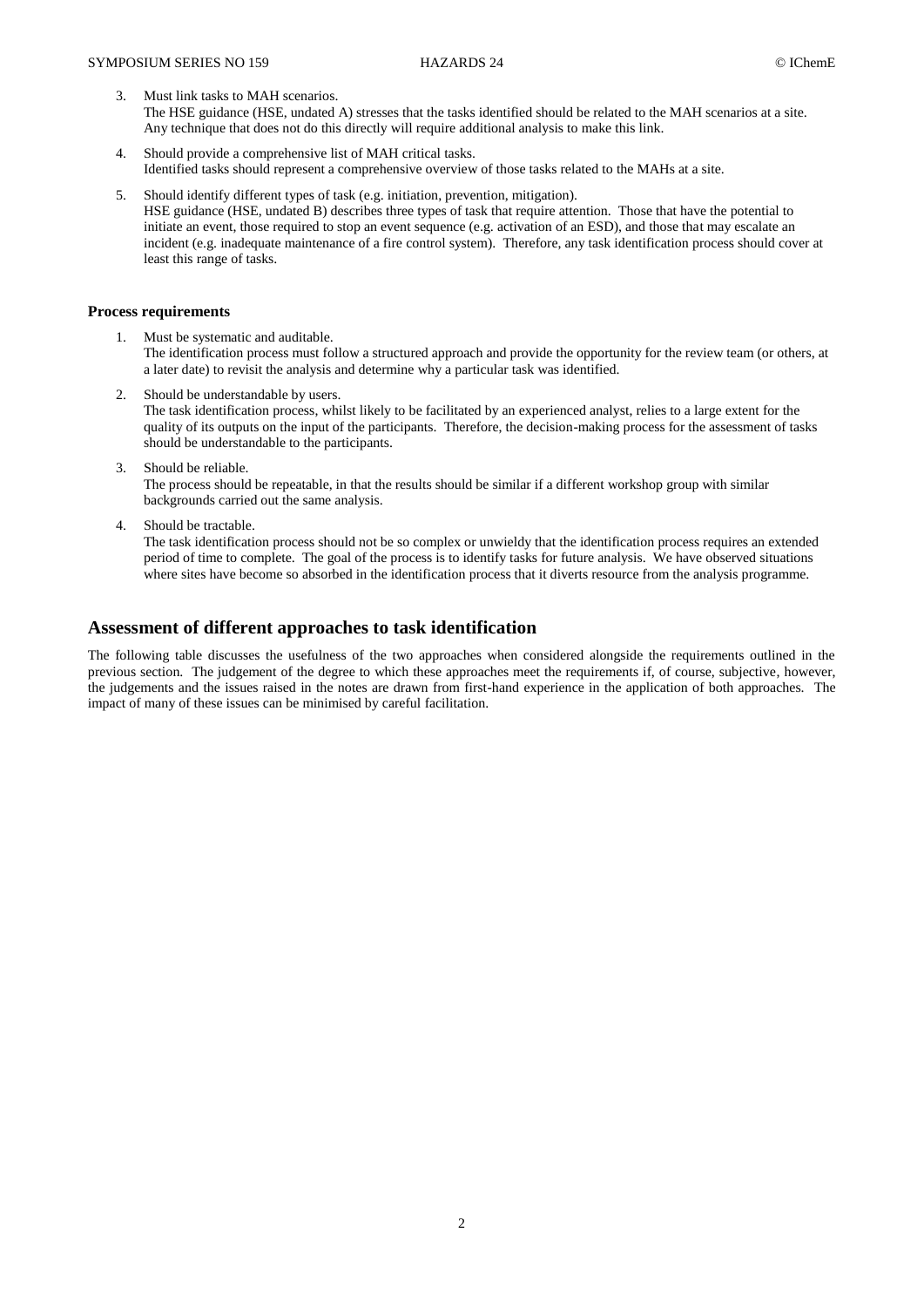# Example:

| <b>Requirements</b> |  |                                                                                                                                              | Approaches to task identification<br>(High, Med or Low compatibility with the specified requirements)                                                                                                                                                                                                                                                                                             |                                                                                                                                                                                                                                                                                                                                                                             |  |
|---------------------|--|----------------------------------------------------------------------------------------------------------------------------------------------|---------------------------------------------------------------------------------------------------------------------------------------------------------------------------------------------------------------------------------------------------------------------------------------------------------------------------------------------------------------------------------------------------|-----------------------------------------------------------------------------------------------------------------------------------------------------------------------------------------------------------------------------------------------------------------------------------------------------------------------------------------------------------------------------|--|
|                     |  |                                                                                                                                              | 1. Task list identification                                                                                                                                                                                                                                                                                                                                                                       | 2. Outcome related identification                                                                                                                                                                                                                                                                                                                                           |  |
| Output requirements |  | 1. Must identify MAH critical<br>tasks.                                                                                                      | Med - As long as the definition of the hazard component of the<br>scoring system is directly related to the MAH outcomes this is<br>manageable (see 2, below).                                                                                                                                                                                                                                    | High - the identification process is linked directly to the<br>MAH issues of concern.                                                                                                                                                                                                                                                                                       |  |
|                     |  | 2. Must distinguish MAH<br>critical tasks from tasks that<br>are critical for other reasons<br>(e.g. production and<br>occupational safety). | Med - As the starting point is a full list of tasks, our experience<br>has been that, unless the workshop is carefully stewarded,<br>there is a danger that participants can (perhaps<br>subconsciously) push up the scores for tasks that have<br>production or occupational safety issues. This is particularly<br>true where the hazard component of the scoring system is<br>loosely defined. | High - the identification process is linked directly to the<br>MAH issues of concern. This should make it easier for<br>the review team to focus primarily on the MAH critical<br>tasks.                                                                                                                                                                                    |  |
|                     |  | 3. Must link tasks to MAH<br>scenarios                                                                                                       | Low - No direct line drawn between site hazards and identified<br>tasks (analyst can retrospectively link identified tasks to site<br>MAH scenarios).                                                                                                                                                                                                                                             | High - MAH scenarios used as starting point for<br>analysis.                                                                                                                                                                                                                                                                                                                |  |
|                     |  | 4. Must provide a<br>comprehensive list of MAH<br>critical tasks.                                                                            | High - As all procedures are included at the start of the<br>analysis a comprehensive task list should result. However,<br>there is a consequent danger that the output can appear<br>overwhelming to a site in terms of the analysis effort required.<br>In addition, an (arbitrary) decision has to be taken regarding<br>how many of the tasks require analysis.                               | $Low - As$ the focus for the analysis are the site safety<br>report MAH scenarios, and as these scenarios are<br>representative rather than comprehensive, it is<br>probable that some critical tasks will be omitted.<br>However, given that ultimately the future task analysis<br>will be limited by resources it does provide a<br>manageable list of tasks for review. |  |
|                     |  | 5. Should identify different<br>types of task (e.g. initiation,<br>prevention, mitigation).                                                  | Med - Whilst the scoring system can be organised so that<br>different types of task can be included, existing scoring<br>systems (e.g. in HSE OTO 1999 092) work best for initiation-<br>type tasks.                                                                                                                                                                                              | Med - The approach is particularly effective for<br>prevention and mitigation type tasks as these can be<br>easily related to control measures for the MAH<br>scenarios of concern. Identification of initiation tasks<br>can require more imagination and is helped by having<br>an experienced facilitator.                                                               |  |
| Process             |  | Must be systematic and<br>auditable.                                                                                                         | High (Possibly Med for reasons discussed below) - Use of a<br>scoring system means that the analysis can be interrogated at<br>a future point to determine how the analysis was performed.<br>However, unless the individual scores are annotated, it can still                                                                                                                                   | Med - Lack of scoring system means that the decisions<br>taken are less auditable. However, as the tasks are<br>linked directly to MAH outcomes there is a clear line to<br>the tasks, which can be examined at a later date.                                                                                                                                               |  |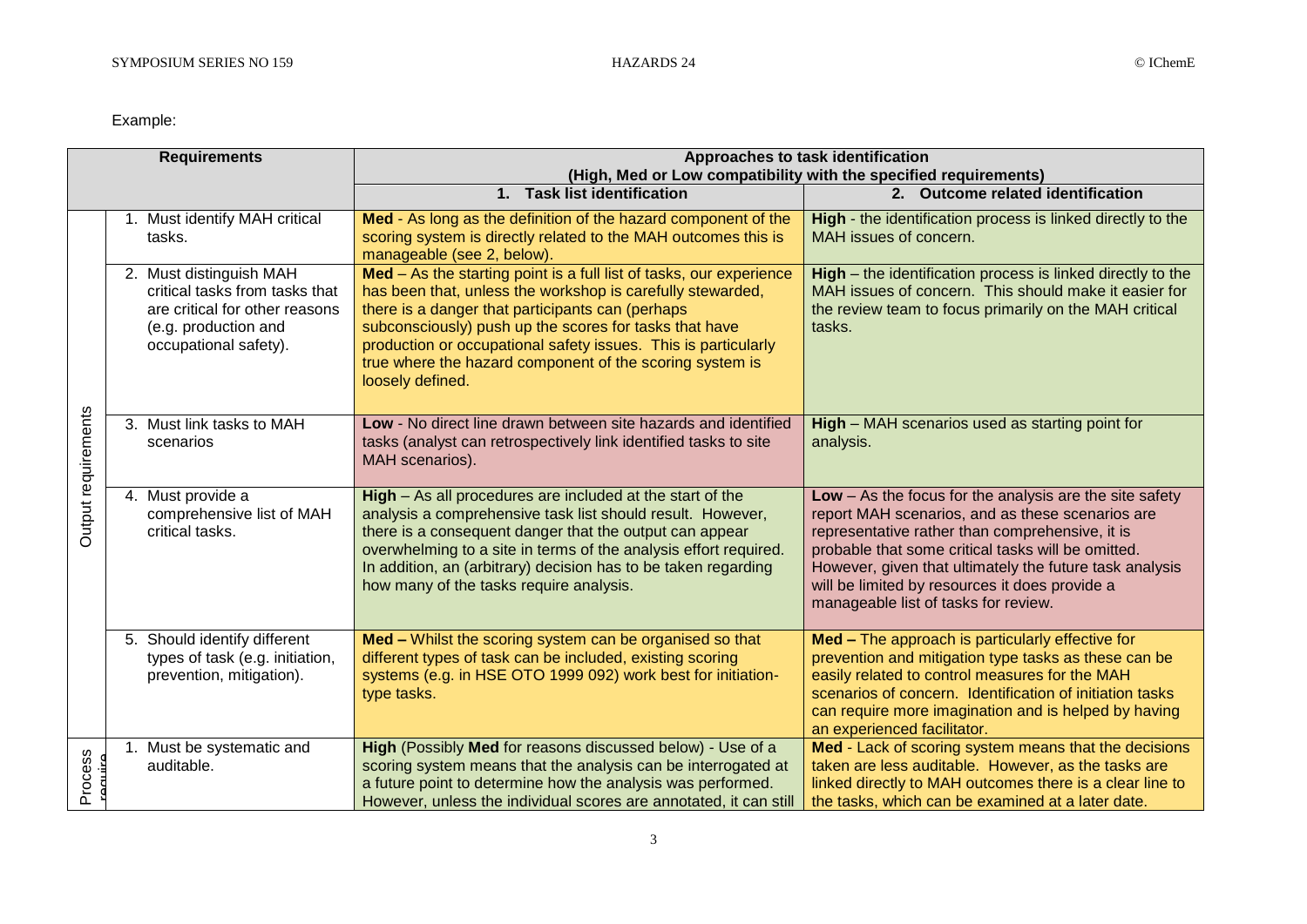|  | <b>Requirements</b>                      | Approaches to task identification<br>(High, Med or Low compatibility with the specified requirements)                                                                                                                                                                                                                                                                     |                                                                                                                                                                                                                                                          |  |
|--|------------------------------------------|---------------------------------------------------------------------------------------------------------------------------------------------------------------------------------------------------------------------------------------------------------------------------------------------------------------------------------------------------------------------------|----------------------------------------------------------------------------------------------------------------------------------------------------------------------------------------------------------------------------------------------------------|--|
|  |                                          | <b>Task list identification</b><br>$\mathbf 1$                                                                                                                                                                                                                                                                                                                            | 2. Outcome related identification                                                                                                                                                                                                                        |  |
|  |                                          | be difficult to ascertain the exact thinking of the workshop<br>group when a score was attributed to a task. Even though the<br>scoring is relatively simple, we have observed situations where<br>a group's interpretation of the scoring of factors has drifted<br>over the course of a workshop. Therefore, good facilitation is<br>important.                         |                                                                                                                                                                                                                                                          |  |
|  | 2. Should be understandable<br>by users. | Med - The individual scoring process is typically<br>straightforward and understandable. However, as discussed<br>above, there are still group interpretations of the scope of each<br>scoring element and how to assign values within it. The terms<br>of reference need to be carefully explained by the facilitator<br>and monitored for drift as a workshop proceeds. | <b>High</b> – The process is simple and easy to understand<br>once examples of the different types of task of interest<br>have been provided to the participants.                                                                                        |  |
|  | 3. Should be reliable.                   | Med - The lengthy nature of analysis process can mean that<br>attention and focus of the workshop group can be lost over the<br>course of the workshop. As mentioned above, there is also a<br>potential issue of different individuals interpreting the<br>elements, and their scoring, differently.                                                                     | Med - Whilst the prevention and mitigation tasks are<br>likely to be easily replicated, the initiation tasks, which<br>can require more imagination to identify, may vary from<br>group to group.                                                        |  |
|  | 4. Should be tractable.                  | Low - Nature of the process means that, without careful<br>stewardship, lengthy discussions about the distinctions<br>between different scores on each of the dimensions can result.                                                                                                                                                                                      | High (Possibly Med if MAH scenario outlines are<br>vague) - Limits the discussion to MAH scenarios only.<br>The length of the analysis is, therefore, determined by<br>the number of scenarios and how tightly they are<br>defined in the safety report. |  |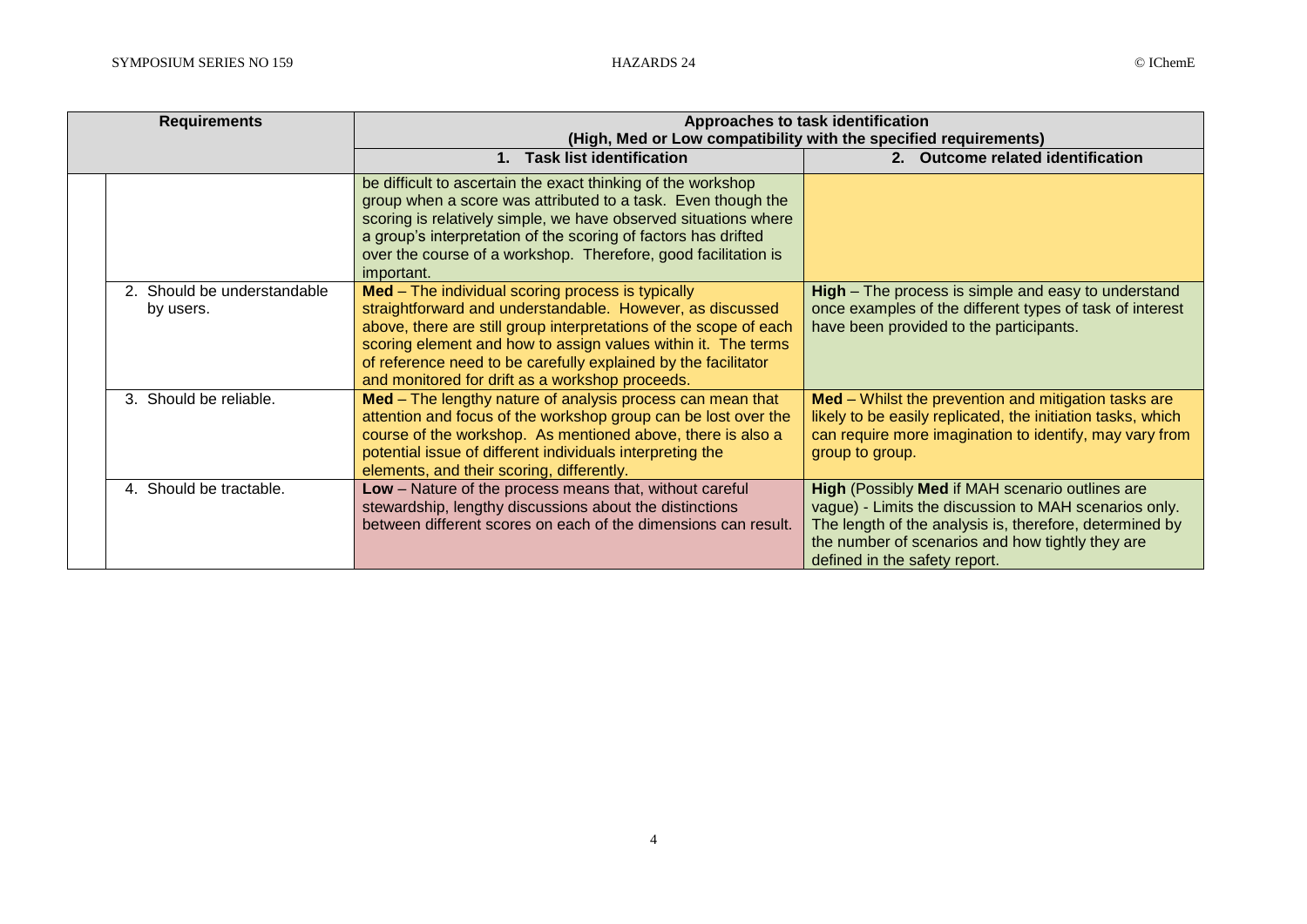## **Other common issues**

There are a number of issues that apply to the identification of MAH critical tasks regardless of the type of approach used. Some of these are summarised in the following sections.

#### **Relative criticality of different classes of task**

One of the issues with both approaches is that there is a requirement to compare the criticality of tasks that have different types of impact upon a MAH scenario.

For example, using a typical bow-tie type representation, tasks performed on the left-hand-side (i.e. before the consequences are realised) of the bow-tie, will have an impact on the probability of the initiation of the MAH scenario (e.g. failure to close a drain valve after maintenance). However, it is also possible for tasks affecting the right-hand-side (i.e. after the hazard has been released) to fail (e.g. failure to adequately maintain a deluge system). Comparing these two types of tasks for prioritisation in terms of relative criticality can be difficult. One possible argument is that the focus of analysis effort should be on the left-hand-side, where improvements in task performance should reduce the probability of the hazard being released in the first instance. However, in the event that this does happen, it is also important that, for example, gas detectors have been properly reinstated after maintenance, or that operators are able to remotely activate a deluge.

#### **Ability to determine criticality of task by cursory inspection**

An issue for all task identification approaches is that, until a task is examined in detail, it can be difficult to determine the likelihood of it playing a role in a major accident. For example, a task that is considered to be especially critical may be well protected against credible human failures, whereas a less critical task may have a number of task steps where individual actions could result in loss of containment. To some extent, this issue can be avoided by not taking credit for control measures during the task identification process. However, it can be difficult for workshop participants to avoid taking control measures into account when judging the criticality of a task. For example, a dimension of 'error vulnerability' in a scoring system could easily be interpreted by a workshop participant as including the existing interlock system. Moreover, tasks that might appear to be relatively trivial during a task identification exercise (e.g. cleaning out a reactor with water) may have the potential to initiate a significant MAH scenario if the operator inadvertently tries, for example, to clean out a reactor that is still in the cycle and full of a pressurised hazardous substance.

#### **Preconceptions of the workshop group**

In any task identification exercise, workshop participants will make assessments of the probability of tasks being involved in MAH scenarios. As a social process, where individuals draw upon their experiences to make decisions, the outputs will be subject to the same biases as any similar process. For example, a task that an experienced operator has had recent problems a task may find this is at the forefront of their mind when nominating tasks. Or a workshop group with one very experienced dominant voice may be swayed by the input of that individual.

#### **Maintaining the identification of tasks as the focus of the analysis**

Any task identification process that begins to extend into days rather than hours, or where workshop participants have extended discussions about the exact classification or scoring of a task, should be monitored carefully. These are warning signs that the task identification process is in danger of overtaking the identification of potential tasks for detailed review as the main goal.

#### **Identifying critical tasks without related procedures**

Lists of procedures are a useful input to any task identification exercise. However, there can be a danger that the workshop team focuses on these exclusively as a source of information about critical tasks. It is possible that some critical tasks will not have related procedures. Reasons for this might include: a simple oversight; that the task is so simple that it is not felt necessary to have a procedure, and the task is controlled instead solely through competence management (e.g. simple waterdrawing activities); or, it may be that the task is not amenable to representation in a standard procedure format (e.g. day-today control room tasks). Therefore, the facilitator should ensure that tasks other than those set out in procedures are considered.

## **Generic tasks**

Many tasks are critical but have numerous, slightly different, practical instantiations on a site. For example, a maintenance preparation task, where an operating team isolates a system in preparation for break of containment, is clearly a MAH critical activity. Failure to perform it to the required standard could result in a loss of containment. However, specific permutations for such a task might be almost limitless (i.e. maintenance preparation might be required on any sub-system on a site). This poses a potential issue for MAH critical task identification, in that there could be significant number of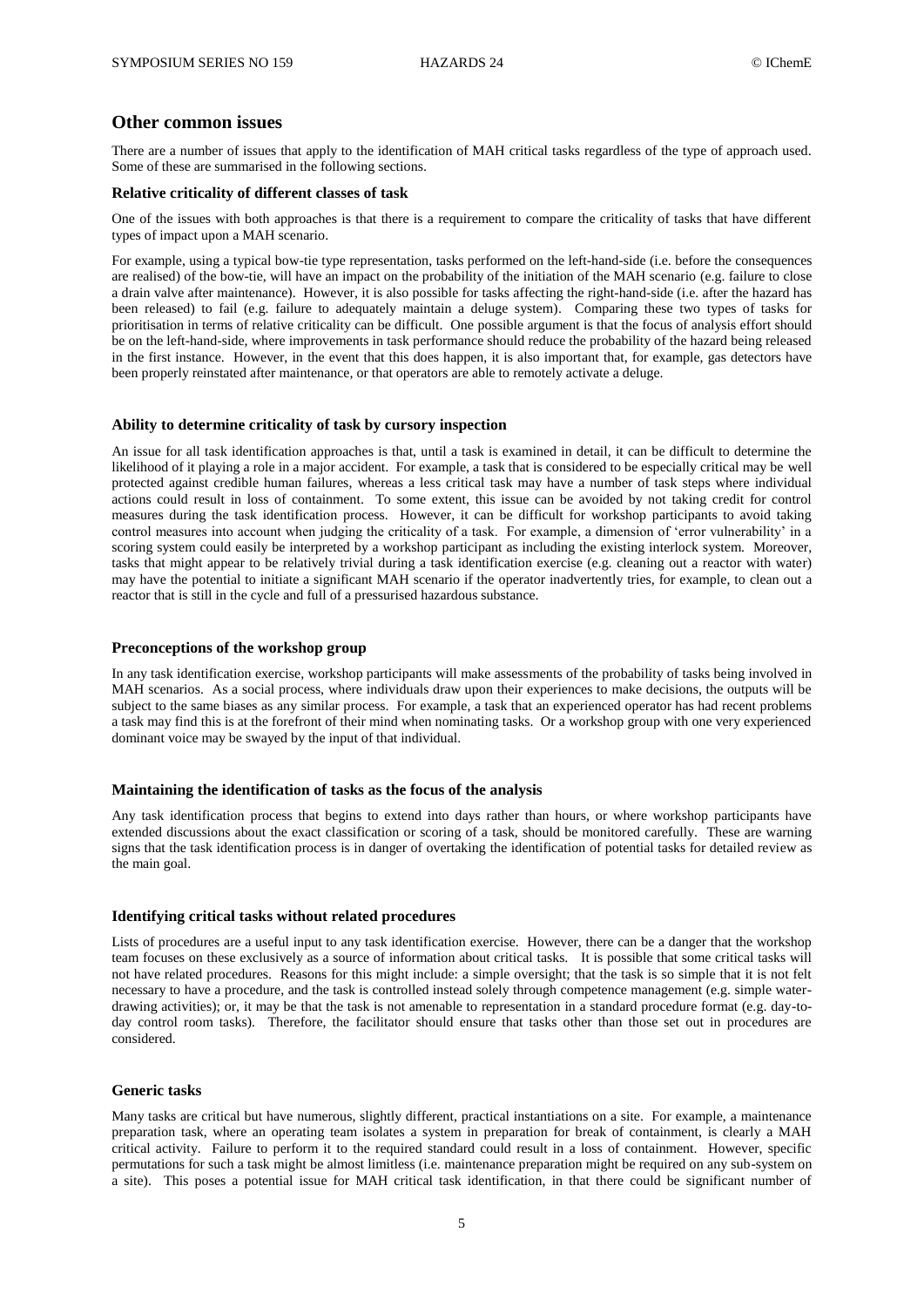variations of the same task which would all be reasonable to identify as part of a task identification exercise. To circumvent this, a pragmatic approach is to identify one particular example of such a task (e.g. maintenance preparation of a system with a particularly high inventory of hazardous material) and analyse that during the subsequent task analysis phase. This means that generic issues can be identified and addressed for all similar applications of the task. Unfortunately, it also means that specific local issues that might make a generic task more difficult (e.g. difficult valve access around a particular vessel) might not be addressed. However, unless something like this is done, the number of identified tasks would be unmanageable.

#### **Comparing maintenance and operations tasks using a scoring system (Approach 1)**

Whereas the preceding issues apply to any approach, there are some specific characteristics of maintenance tasks that make their comparison with operations tasks using a scoring system more difficult.

The nature of many maintenance tasks is that they are performed infrequently by design (e.g. on a planned basis, once every quarter or less). This means that if tasks are scored according to frequency of performance, maintenance tasks will often score the lowest possible score on this dimension. Consequently, in general, operations tasks can appear more critical than maintenance tasks according to this measure. In addition, maintenance tasks are often planned to take place during a single shift, and do not need handing over, therefore, if the need to hand-over a task is part of the scoring system, they will appear less critical on this dimension than operations tasks. Where tasks do extend across shifts, their nature might be expected to be different to operations tasks. For example, the delay might be necessary whilst waiting for a part, but, unlike for operations tasks, it may ultimately be completed by the same individual that started the task.

## **Conclusion**

Given that in the UK the primary driver for this type of analysis is the COMAH regulations, and that the related HSE guidance suggests that the identified tasks should be those associated with main site hazards, there is a strong pragmatic argument for adopting an outcome-related task identification process (Approach 2).

Such an approach has a number of benefits:

- By relating the task to a site's MAH scenarios (as outlined in the safety report), the analysis will be closely aligned with the site risk management strategy. This means that a coherent narrative related to the safety report and the management of HF can be presented by a site.
- This relationship means, for example, that further prioritisation can be undertaken based on the site risk assessment (e.g. if certain scenarios are considered critical more than others, then tasks related to these scenarios can be prioritised for review).
- As the tasks that have been identified are related to MAH scenarios, they are, by definition, MAH critical. This means there is no need, as with approach 1, to determine an arbitrary cut-off point in the task list (e.g. Top 10% of tasks or tasks scoring above a certain number in the scoring system).

This is not to say that task list prioritisation approaches are without value. If, for example, a site is looking for a broader task classification scheme (e.g. to assist in the classification of procedures for training and competence process) then the use of a comprehensive task-list scoring system may be of considerable benefit.

There is a possibility that Approach 2 will generate a lengthy list of tasks. In this case, there may be a need for further prioritisation, if only to determine which tasks should be analysed first. Possible approaches to this could include:

- Analyse those tasks related to the most critical MAH scenarios. Therefore, for example, if MAH Scenario 4 is considered to present the biggest hazard, the tasks related to this scenario could be prioritised for review over tasks related to other scenarios.
- Prioritise tasks according to the phase in an incident that they have influence over. For example, tasks that might initiate an incident, or that involve the maintenance of systems that are designed to prevent an incident (e.g. a high level trip), could be prioritised over tasks related to mitigation systems (e.g. maintenance of emergency call points or deluge systems).
- Use a scoring system such as that described in Approach 1 (which of course, will result in a hybrid of Approach 2 and Approach 1).

Finally, given the issues outlined in the discussion, it is unlikely that the task list will ever be a comprehensive, accurate representation of the relationship between tasks and site MAH risk. Therefore, as long a systematic, auditable process has been followed, the outputs have face validity (e.g. if to another experienced person, not involved in the analysis process, they appear credible), and there is a clear link to site MAH scenarios, then this is probably sufficient. Additional tasks can be added to the list if necessary (e.g. following a near-miss). Task identification is only a tool to enable a site to begin undertaking Human Factors Critical Task Analyses, where the real potential benefits are to be found. Therefore, the task identification process should not become so bloated as to divert resource away from this activity.